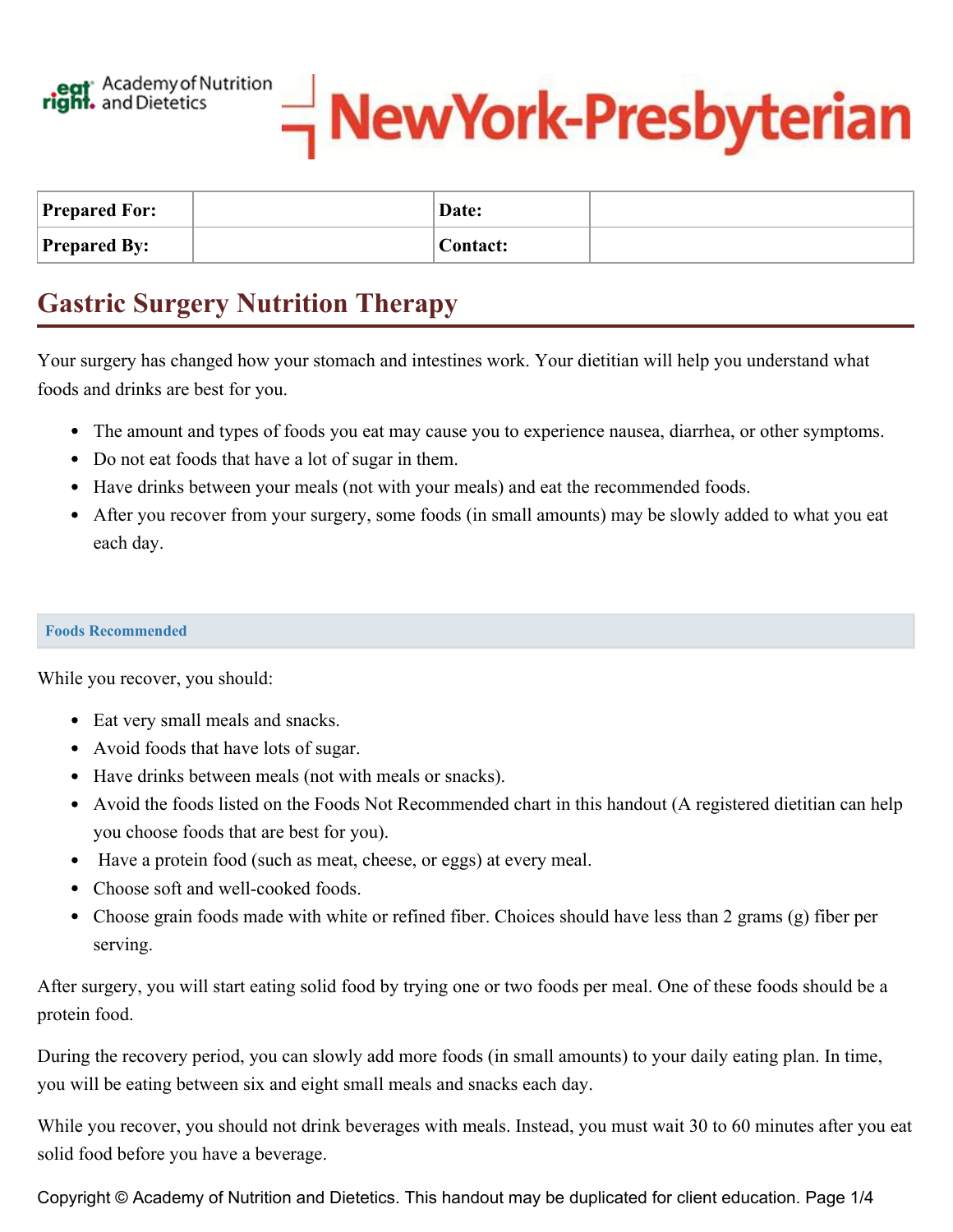| <b>Food Group</b>                     | <b>Foods Recommended</b>                                                                                                                                                                                  | <b>Notes</b>                                                                                                                                                                                                                                                                                                                                                                                                                                                                                                                                                                                          |
|---------------------------------------|-----------------------------------------------------------------------------------------------------------------------------------------------------------------------------------------------------------|-------------------------------------------------------------------------------------------------------------------------------------------------------------------------------------------------------------------------------------------------------------------------------------------------------------------------------------------------------------------------------------------------------------------------------------------------------------------------------------------------------------------------------------------------------------------------------------------------------|
| Milk and Milk<br>Products<br>Meat and | Buttermilk<br>Evaporated, skim, and 1% fat<br>milk<br>Soy milk with no added sugar<br>Yogurt with no added sugar<br>Powdered milk<br>Cheese<br>Low-fat, low-sugar ice cream<br>Tender, well-cooked meats, | Choose lactose-free products if you have lactose intolerance after<br>surgery. (If you have this condition, you will have symptoms after<br>drinking regular milk or eating foods made from milk. Symptoms<br>include diarrhea, nausea, stomach pain, and bloating.)<br>If you eat yogurt, choose ones that include live, active cultures.<br>(The food label will list this information.)<br>Do not drink milk or other beverages with meals or snacks. After<br>eating solid foods, wait 30 to 60 minutes before having a beverage.<br>Make sure to include a protein food in every meal and snack. |
| Other Protein<br>Foods                | poultry, fish, eggs, or soy<br>foods prepared without added<br>fat<br>Smooth nut butters                                                                                                                  |                                                                                                                                                                                                                                                                                                                                                                                                                                                                                                                                                                                                       |
| Grains                                | White flour<br>Bread, bagels, rolls, crackers,<br>and pasta made from white or<br>refined flour<br>Cold or hot cereals made from<br>white or refined flour                                                | Choose grain foods with less than<br>2 g fiber per serving. (The grams of dietary fiber in one serving are<br>listed on the Nutrition Facts label of packaged foods.)<br>Choose cereals that have no added sugar.                                                                                                                                                                                                                                                                                                                                                                                     |
| Vegetables                            | Most well-cooked vegetables<br>without seeds or skins<br>Potatoes without skin<br>Lettuce<br>Strained vegetable juice                                                                                     | See the Foods Not Recommended chart for specific vegetables to<br>avoid.                                                                                                                                                                                                                                                                                                                                                                                                                                                                                                                              |
| Fruits                                | Canned, soft fruits without<br>added sugar<br>Bananas, melon                                                                                                                                              |                                                                                                                                                                                                                                                                                                                                                                                                                                                                                                                                                                                                       |
| Fats                                  | Oils, butter, margarine<br>Cream, cream cheese<br>Mayonnaise                                                                                                                                              |                                                                                                                                                                                                                                                                                                                                                                                                                                                                                                                                                                                                       |
| <b>Beverages</b>                      | Decaffeinated coffee<br>Caffeine-free tea<br>Sugar-free soft drinks without<br>caffeine                                                                                                                   | After eating solid foods, wait 30 to 60 minutes before having a<br>beverage. Do not have beverages with meals.<br>Sweeten coffee or tea with artificial sweeteners only.                                                                                                                                                                                                                                                                                                                                                                                                                              |

The following chart lists the best food choices for the recovery period of 6 to 8 weeks after your surgery.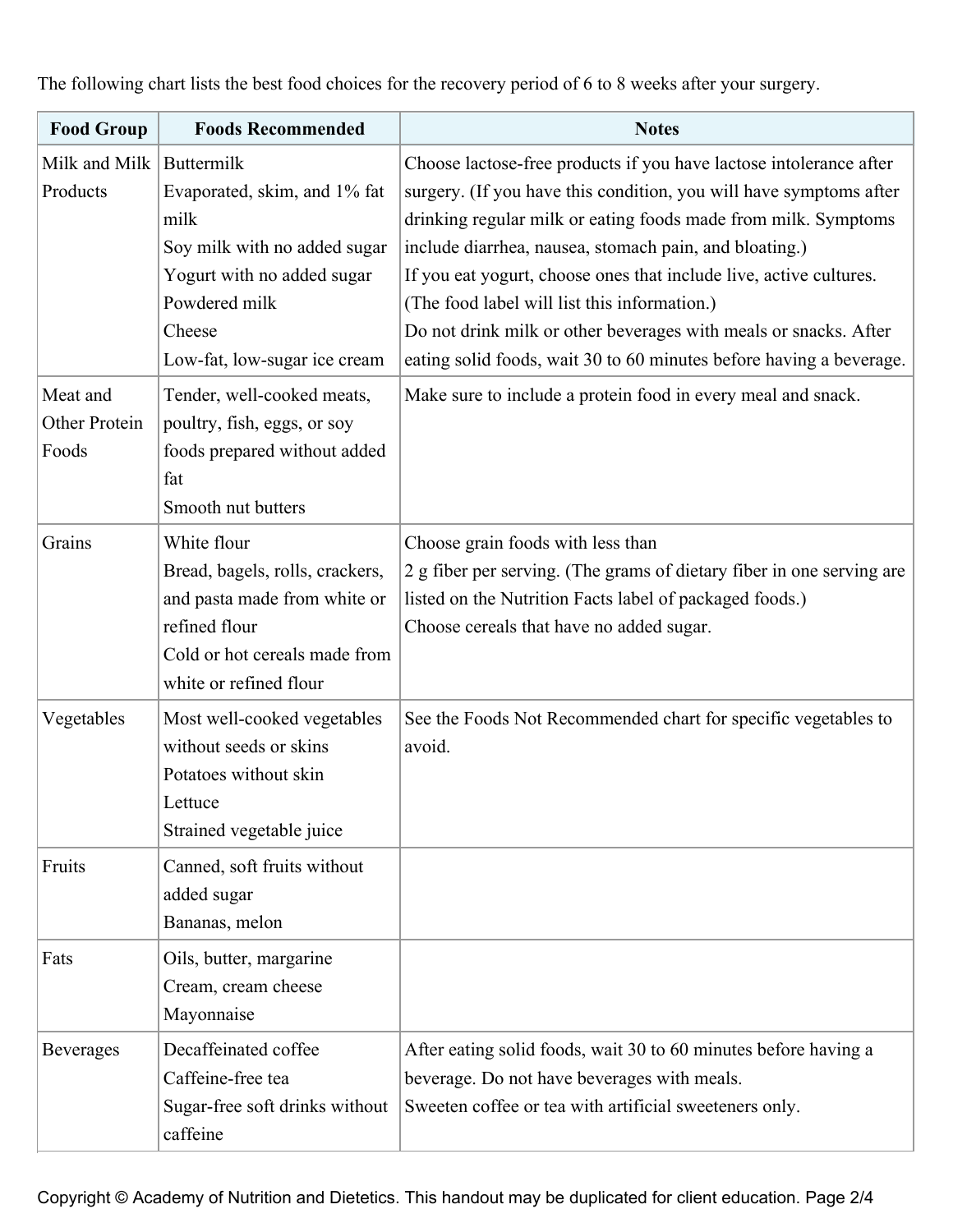| Other |                       | Any allowed foods made with   Allowed artificial sweeteners include saccharin (Sweet 'N Low), |
|-------|-----------------------|-----------------------------------------------------------------------------------------------|
|       | artificial sweeteners | aspartame (Equal, NutraSweet), sucralose (Splenda), and                                       |
|       |                       | acesulfame potassium (Sunette, SweetOne).                                                     |

## **Foods Not Recommended**

| <b>Food Group</b> | <b>Foods to Limit or Avoid</b>                                                  |
|-------------------|---------------------------------------------------------------------------------|
| Milk and Milk     | Chocolate milk                                                                  |
| Products          | Other milk foods made with added sugar                                          |
|                   | If you have lactose intolerance, avoid regular milk and foods made with regular |
|                   | milk. Choose lactose-free products or soy milk instead.                         |
|                   | Do not drink milk or other beverages with meals or snacks. After eating solid   |
|                   | foods, wait 30 to 60 minutes before having a beverage.                          |
| Meat and Other    | Fried meat, poultry, or fish                                                    |
| Protein Foods     | Luncheon meats, such as bologna and salami                                      |
|                   | Sausage, hot dogs, bacon                                                        |
|                   | Tough or chewy meats                                                            |
|                   | Dried beans and peas, such as pinto or kidney beans                             |
|                   | Nuts, chunky nut butters                                                        |
| Vegetables        | All raw vegetables except lettuce                                               |
|                   | Any cooked vegetables served with skins or seeds                                |
|                   | <b>Beets</b>                                                                    |
|                   | Broccoli, brussels sprouts, cabbage                                             |
|                   | Cauliflower                                                                     |
|                   | Collards, mustard, and turnip greens                                            |
|                   | Corn                                                                            |
|                   | Potato skins                                                                    |
| Fruits            | All raw fruits except banana and melons                                         |
|                   | Dried fruits including prunes and raisins                                       |
|                   | Fruit juice                                                                     |
|                   | Canned fruit in sugar or syrup                                                  |
| <b>Beverages</b>  | Caffeinated coffee or tea                                                       |
|                   | Alcoholic beverages                                                             |
|                   | Beverages made with sugar, corn syrup, or honey                                 |
|                   | Fruit juices and fruit drinks                                                   |
|                   | Do not drink beverages with meals or snacks. After eating solid foods, wait 30  |
|                   | to 60 minutes before having a beverage.                                         |

Copyright © Academy of Nutrition and Dietetics. This handout may be duplicated for client education. Page 3/4